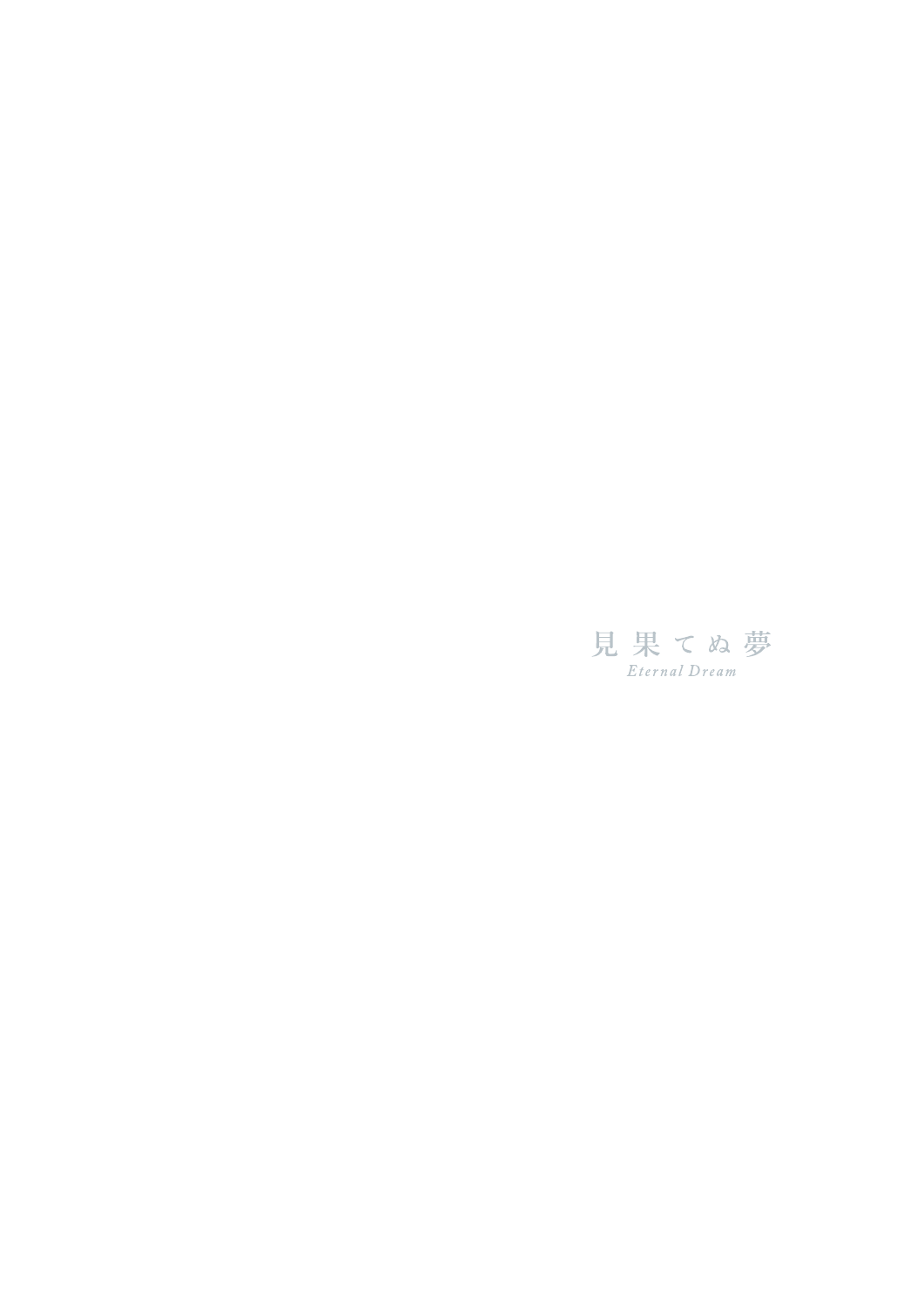2001年大津で産声を上げ、2004年からここ近江八幡を拠点に 5回のBIWAKOビエンナーレを開催し、今回は7度目を迎えます。

今回は、当初より私たちとともに歩んできた天籟宮(旧喜多利邸、2 008年に玄侑宗久氏より天籟宮と命名された)を春に退去せざるを 得なくなり、皆さまにご覧いただくことはかなわなくなりました。これも 時代の流れでしょうか。2004年当時と比べ、町はずいぶんと多くの 人たちが訪れるようになり賑わいを見せています。思い出深い天籟宮 を失うことは、身を切られるように辛いことではありましたが、地元の 方々のおかげで新たな事務所および展示会場も見つけることがで き、なんとか開催にこぎつけることができました。天籟宮を失った悲し みがない、とは言えませんが、今後また違った形で天籟宮が末永く多 くの人たちに愛されることを心より願っています。本当に長い間ありが とう。天籟宮の風情ある佇まいは、思い出とともに私たちの胸にとどま ることでしょう。

天籟宮での展示はなくなりましたが、今回も珠玉の作品たちが会 場を彩り、訪れる人々を魅了してくれます。毎回、このように美しい展 示で建物が満たされるのを見ることは、本当に至福の極みです。

今回は、メイン会場となりました「まちや倶楽部」にて、約300年の 間お酒を造っておられたことに敬意を表し、そのお酒の源であった 「水」を主役にしてみました。お酒へと姿を変えることはなくなりました が、いまだ地下水は滾々と湧き続けています。若手作家の田中誠人

氏が、このまちや倶楽部の中でも最も大きな空間にトンネルを作りそ の中に水路を通した作品を作りました。2階へと続く吹き抜け空間で は、永久運動をする集魚灯が上下します。それは、あたかも地下水脈 にまで到達するかのように真下に置かれた井戸のような水槽へと深 くもぐっていき、また滴を垂らしながら2階へと上がっていきます。2階 には、山本基氏の壮大な塩の作品が床一面に広がっています。その 壮麗な姿は、宇宙から眺めた地球のようにも見えます。彼の作品のみ ならず、多くの作品たちは圧倒的な力で、私たちの心に感動を与えて くれます。

BIWAKOビエンナーレは、決して大掛かりな芸術祭ではありませ んが、ひとつひとつ丁寧に建物を尊重し、そこで営まれたであろう日 常に敬意を払いながら作品を作り上げていきます。近江八幡という豊 かな歴史と文化に恵まれた町で、また私たちの渾身のBIWAKOビエ ンナーレが花開いたことに深く感謝いたします。

最後になりましたが、今回もご支援ご協力賜りました多くの皆さま に心よりお礼を申し上げます。私たちの紡いだBIWAKOビエンナーレ が、皆さまにとりまして心に響くものとなれば幸いです。

**夜空に瞬く 無数の星 そのどれかひとつが 己が星 地球で送る一生は その星に向かって描く軌跡**

**軌道は宇宙で錯綜し 地球のうえで 像を結ぶ**

**母なる地球ガイアは、何を夢見て人類を生み出したのだろうか。 いまだ見果てぬ夢を生きる私たちの各々の夢はどこへと続いていくのだろうか。**

**今回のB IW A K Oビエンナーレは、宇宙に浮かぶ星々の夢の軌跡をたどる旅 作家たちのめくるめく夢の饗宴が、始まります・・・・・・**

## **BIWAKOビエンナーレ2 016 見果てぬ夢**

総合ディレクター 中田 洋子

# BIWAKO BIENNALE 2016 Eternal Dream

# **序 文**

BIWAKO BIENNALE was first established in year 2001 in the city of Otsu. The base of operations for this festival relocated to Omihachiman in 2004. This year, we are delighted to showcase our exhibition for the seventh time.

Previously, we have been fortunate to hold our exhibition at Tenraikyu - formally named Kitari-Tei (residence of Kita). A renowned Japanese Novelist and Buddhist Monk Sokyu Genyu renamed this rich, historic structure in 2008 and it had been a pleasure hosting our exhibition there. However, due to unforeseen circumstances, we have decided to relocate our exhibition to a new venue.

With generous assistance from the local community, we have found a new venue alternative to Tenraikyu and we are now delighted to re-launch our exhibition. This year, we will be hosting BIWAKO BIENNALE at the Machiya Club as our main venue among 10 venues, which originally used to be operated for nearly 300 years as a sake brewery.

The theme of this venue is ʻwater' - a major component during sake production. Although sake is no longer produced in this location, there is still a well here for extracting water that was a staple during production. It brings us great pleasure to present such beautiful artwork by talented artists in this vicinity.

 A young artist Masato Tanaka constructed his artwork in the largest space at Machiya Club. There is a well's water canal going through the tunnel and he has used this as part of his feature piece. At the stairwell to the upper floor, a fish

lamp moves up and down continuously as a feature. This was created so it felt like the lamp was descending, as if it is reaching the groundwater channel. The lamp sinks straight into the well-shaped cistern, which was placed just under it. The fresh water drips from the lamp that pulls it up from the well to the upper floor level.

On the upper floor, the magnificent artwork of salt by Motoi Yamamoto is spread across the floor. The brilliant figure is designed to remind us of the earth seen from space.

And there are many other various artworks displayed at this exhibition that are full of emotions that will leave us with strong sensations.

BIWAKO BIENNALE is not a large-scale art festival. However, we carefully curated this show to fit the building's historical style, paying respect to its long past and lives of people who lived at the location.

We feel deeply blessed to make BIWAKO BIENNALE flourish again in Omihachiman, a town full of history and that is blessed with culture.

While we have enjoyed our time at Tenraikyu, we hope this new location will bring new life and continue our legacy in the days ahead. We would like to give our sincerest gratitude to those who has supported this event.

Countless stars sparkling in the night sky One among them is my star A life I live on Earth describes a trajectory up to the star

Intertwining with other trajectories in space And refecting an image on Earth

What did Gaia, Mother Earth, dream when she created humanity? Where is the destination of each of our eternal dreams we are still chasing?

BIWAKO BIENNALE in this time will take you on a journey to trace the paths of dreaming stars foating in space. Now, a magnifcent spectacle "Eternal Dream" of artists will begin…

#### Director Yoko Nakata

# Preface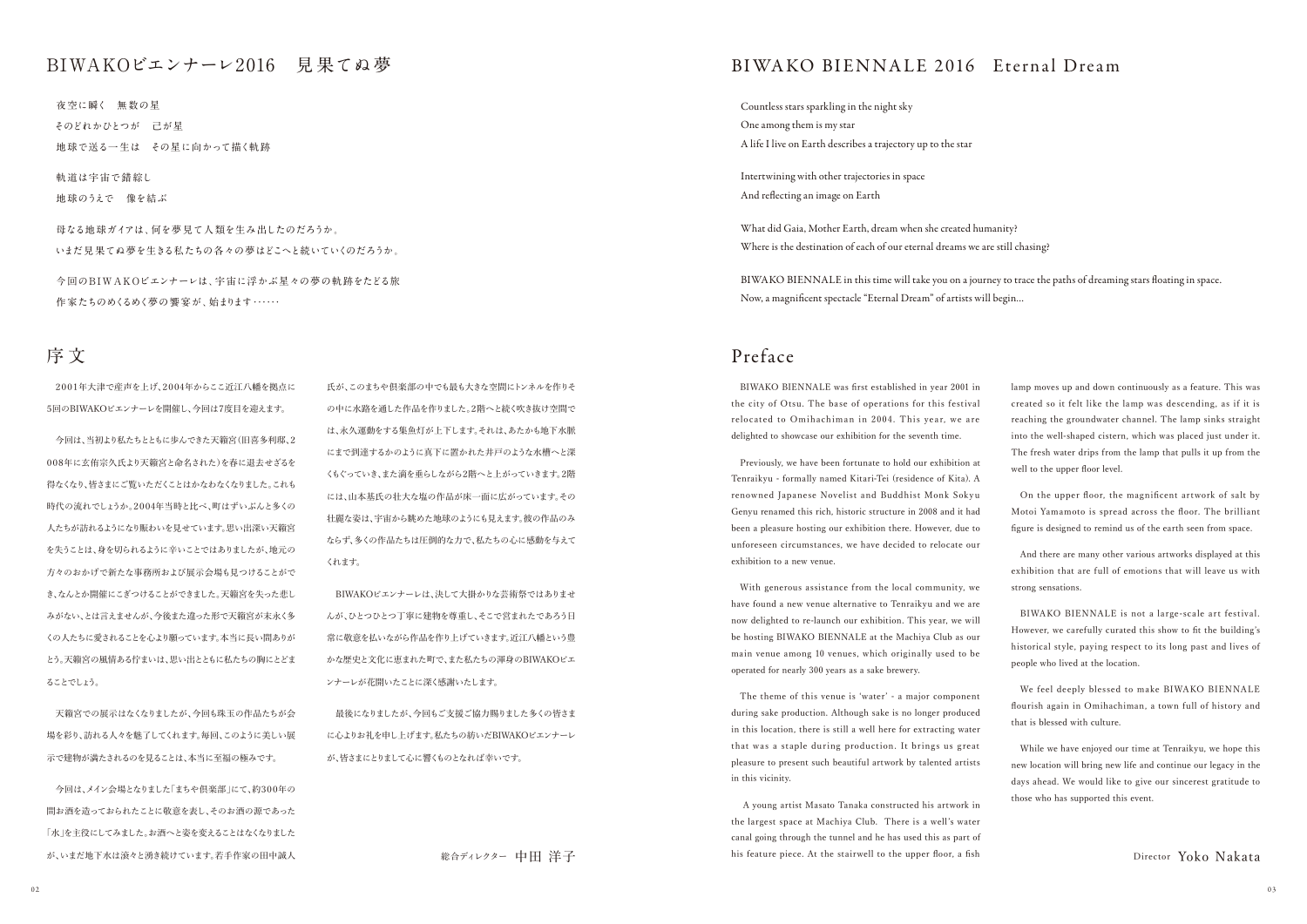#### 45 2 **旧扇吉もろみ倉** OGIKICHI's Storehouse **/** 3 **尾賀商店** OGA SHOTEN 4 **喜多七右衛門邸倉** KITA SHICHIEMON's Storehouse

**ガブリエラ・モラウェッツ** Gabriela Morawetz **/ 淺野 健一** Kenichi Asano **/ circle side** circle side

#### 51 5 **喜多七右衛門邸** KITA SHICHIEMON's House

**八木 玲子** Reiko Yagi **/ レオナルド・ペレガッタ** Leonardo Pellegatta **/ 山田 浩之** Hiroyuki Yamada **林 茂樹** Shigeki Hayashi **/ 南野 馨** Kaoru Minamino **/ パンチョ・キリシ** Pancho Quilici **IBUSHI-GIN(BAKIBAKI+井上 雅博)** IBUSHI-GIN (BAKIBAKI**+**Masahiro Inoue)

#### 61 6 **カネ吉別邸** KANEKICHI's Second House

**市川 平** Taira Ichikawa **/ 山田 浩之** Hiroyuki Yamada **/ 池原 悠太** Yuta Ikehara **/ 山田 純嗣** Junji Yamada **奥中 章人** Akihito Okunaka **/ 石村 まなみ** Manami Ishimura **/ ローレント・フォート** Laurent Fort

#### 90 **会場情報** Venues Information

### 73 7 **遠久邑八幡堀** OKUMURA Hachimanbori **/** 8 **旧中村邸** NAK AMUR A's House 9 **八幡山展望館** Mt.Hachiman Observation Deck **/** 10 **村雲御所瑞龍寺門跡** Zuiryuji Temple EXT **ティースペース茶楽** Tea space SAR AKU

**石川 雷太** Raita Ishikawa **/ 田中 哲也** Tetsuya Tanaka **/ 羽太 広海**+**羽太 祐子** Hiromi Habuto+Yuko Habuto **田辺 磨由子** Mayuko Tanabe **/ 三木 サチコ** Sachiko Mini Miki **/ 藤井 誠治** Seiji Fujii **/ 西山 武志** Takeshi Nishiyama **河合 晋平** + **君平** Shimpei Kawai+Kumpei **/ 藤原 昌樹** Masaki Fujiwara **/ 野田 拓真** Takuma Noda **/ 八木 玲子** Reiko Yagi

# **もくじ** contents

#### 1 **まちや倶楽部(総合案内所)**MACHIYA CLUB (BB Information Desk) 07

**村井 賢治** Kenji Murai**/中川 周士** Shuji Nakagawa **/ 塩見 篤史** Atsushi Shiomi **/ 齊藤 江湖** Kouko Saitou **コシノ ヒロコ** Hiroko Koshino **/ 南村 遊** Yuu Minamimura **/ 藤居 典子** Noriko Fujii **/ 井上 剛** Tsuyoshi Inoue **パオラ・ニュシカ・キリシ** + **ドーナ・リン** Paola Niuska Quilici+Douna Lim **/ テオ・ペッソ** Teo Pesso **内田 望** Nozomu Uchida **/ クレメント・ジャンダール** Clément Jandard **新村 卓之**+**エマニュエル・シランジェ** Takuji Shimmura+Emmanuelle Schillinger **マチュー・キリシ** Mathieu Quilici **/ 田中 太賀志** Takashi Tanaka **/ミラノデザインズ** Milano Designs **熊瀬 紀子**+**熊澤 桂子** Noriko Kumase+Keiko Kumazawa **/ 青木 美歌** Mika Aoki **/ 中田 耕平** Kohei Nakata **うら ゆかり** Yukari Ura **/ 度會 保浩** Yasuhiro Watarai **/ 友田 多恵子** Taeko Tomoda **/ 二階 武宏** Takehiro Nikai **あわ屋** AWAYA **/ 南野 馨** Kaoru Minamino **/ 草木 義博** Yoshihiro Kusaki **/ 田中 誠人** Masato Tanaka **山本 基** Motoi Yamamoto **/ 河村 勇樹** Yuki Kawamura **/ ヨアナ・ハウロット** Joanna Hawrot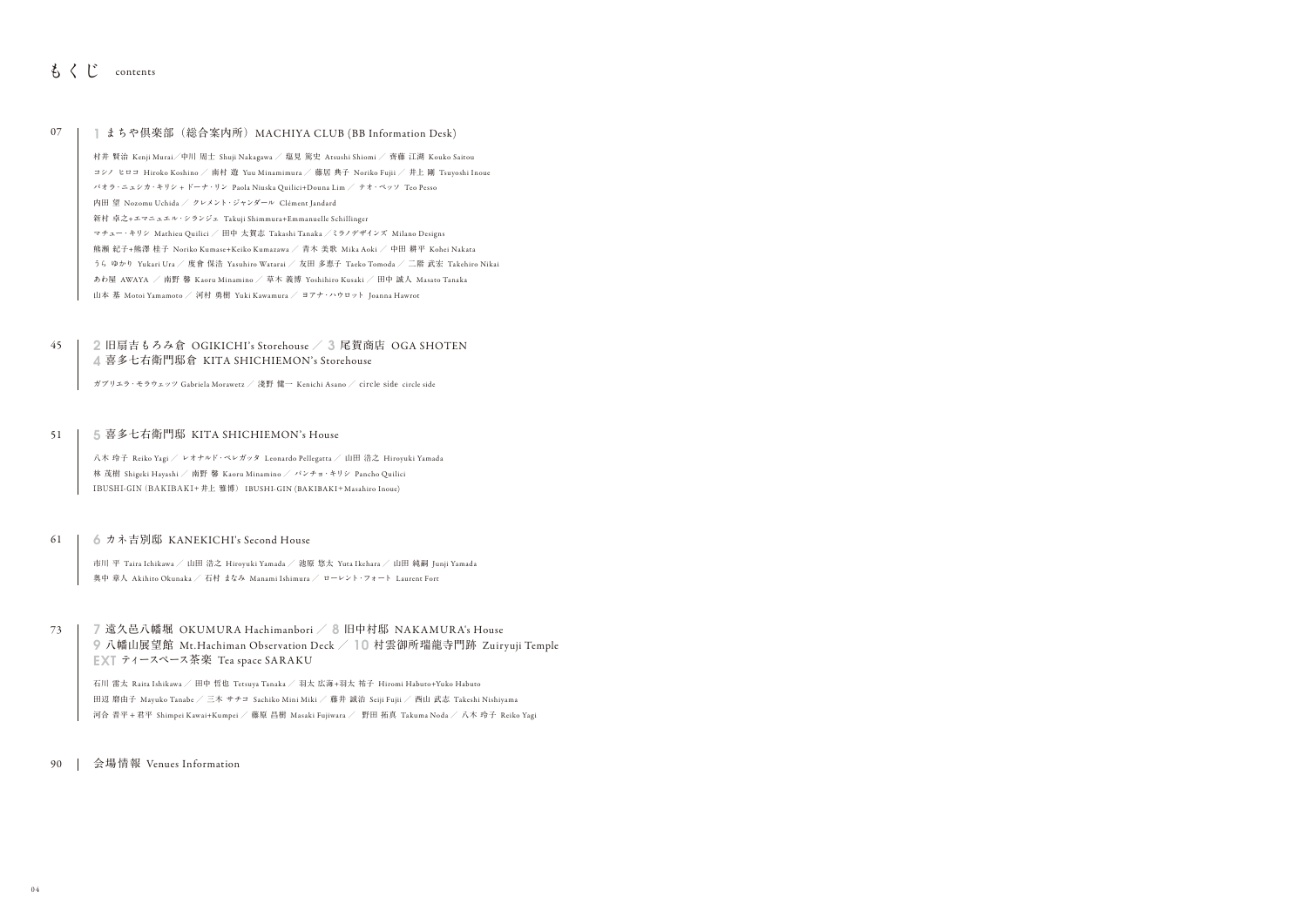# まちや倶楽部(総合案内所)<br>MACHIYA CLUB(BB Information Desk)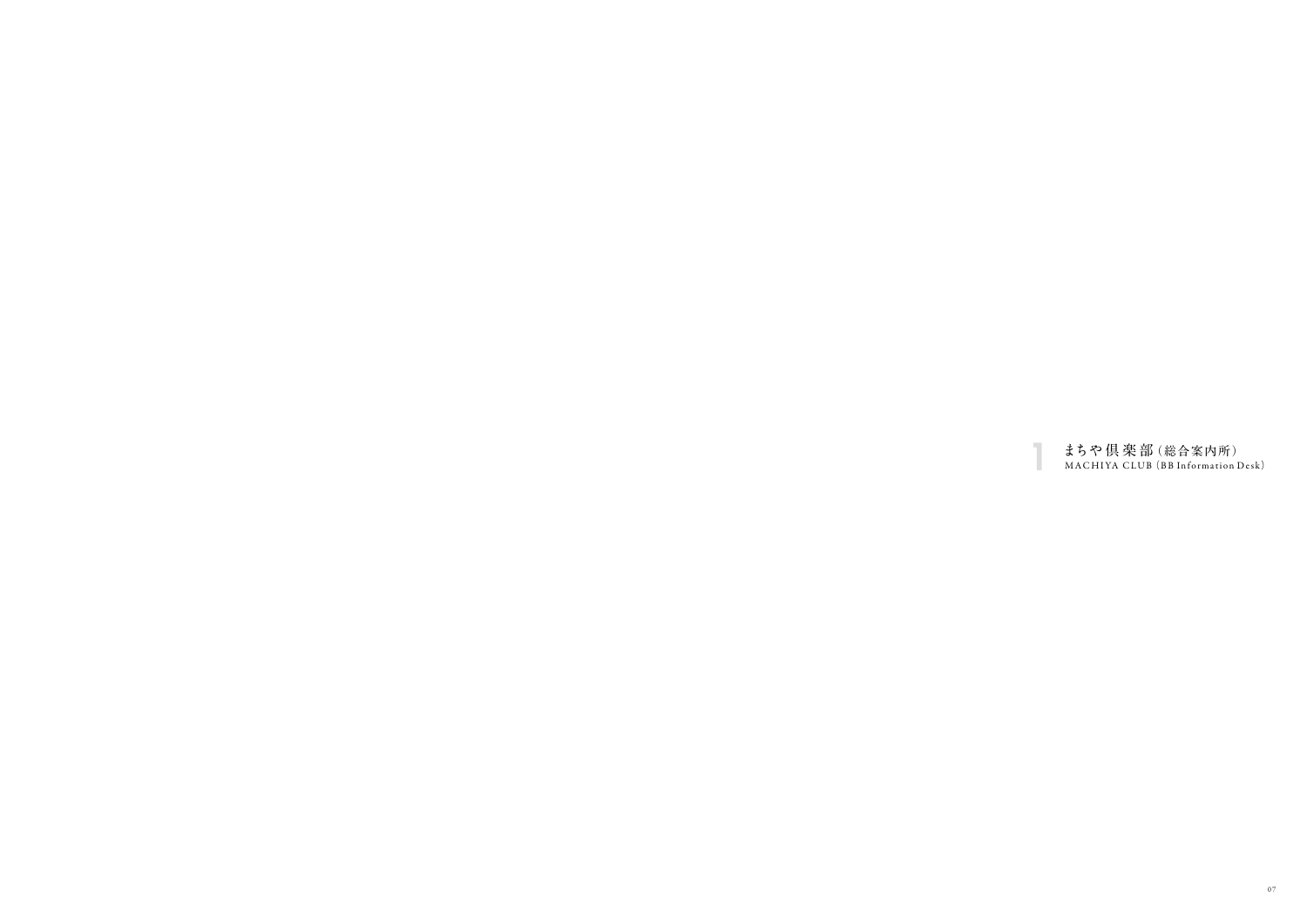

 **村井 賢治** Kenji Murai

**「深くに咲く花」 2016年 銅** "FUKAKU NI SAKU HANA" 2016 Copper



中川 周士 | Shuji Nakagawa

# **塩見 篤史** Atsushi Shiomi

**「夢」2015年 竹紙/竹墨/竹筆** "Dream" 2015 Bamboo Paper / Takezumi / Bamboo Brush

**「慎み深い庭園―金継Ⅲ」 2015年 石/本漆/純金/ステンレス/鏡/白砂** "Modest Garden-Firmly United by Gold" 2015 Stone / Lacquer/ Gold / Stainless / Mirror / White Sand

齊藤 江湖 | Kouko Saitou

**「神代杉 東大寺型花生」2016年 神代杉** "JINDAI-SUGI Base" 2016 JINDAI Ceder





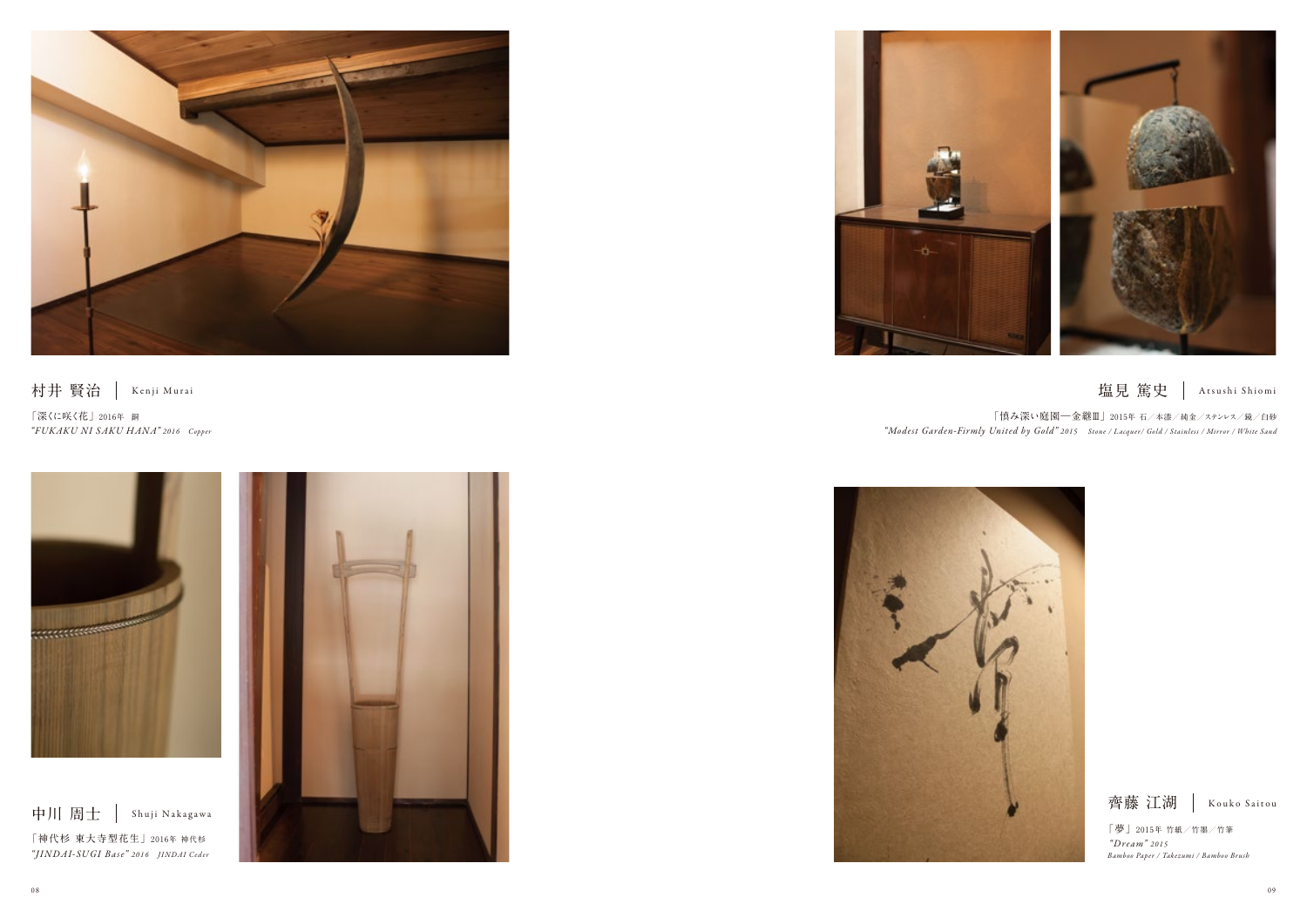

**コシノ ヒロコ** Hiroko Koshino

**「光とのResonance」2016年 油彩/キャンバス/プロジェクター** "Resonance with Light" 2016 Oil painting / Canvas / Projector





**コラボレーションアーティスト : circle side** in-collaboration with circle side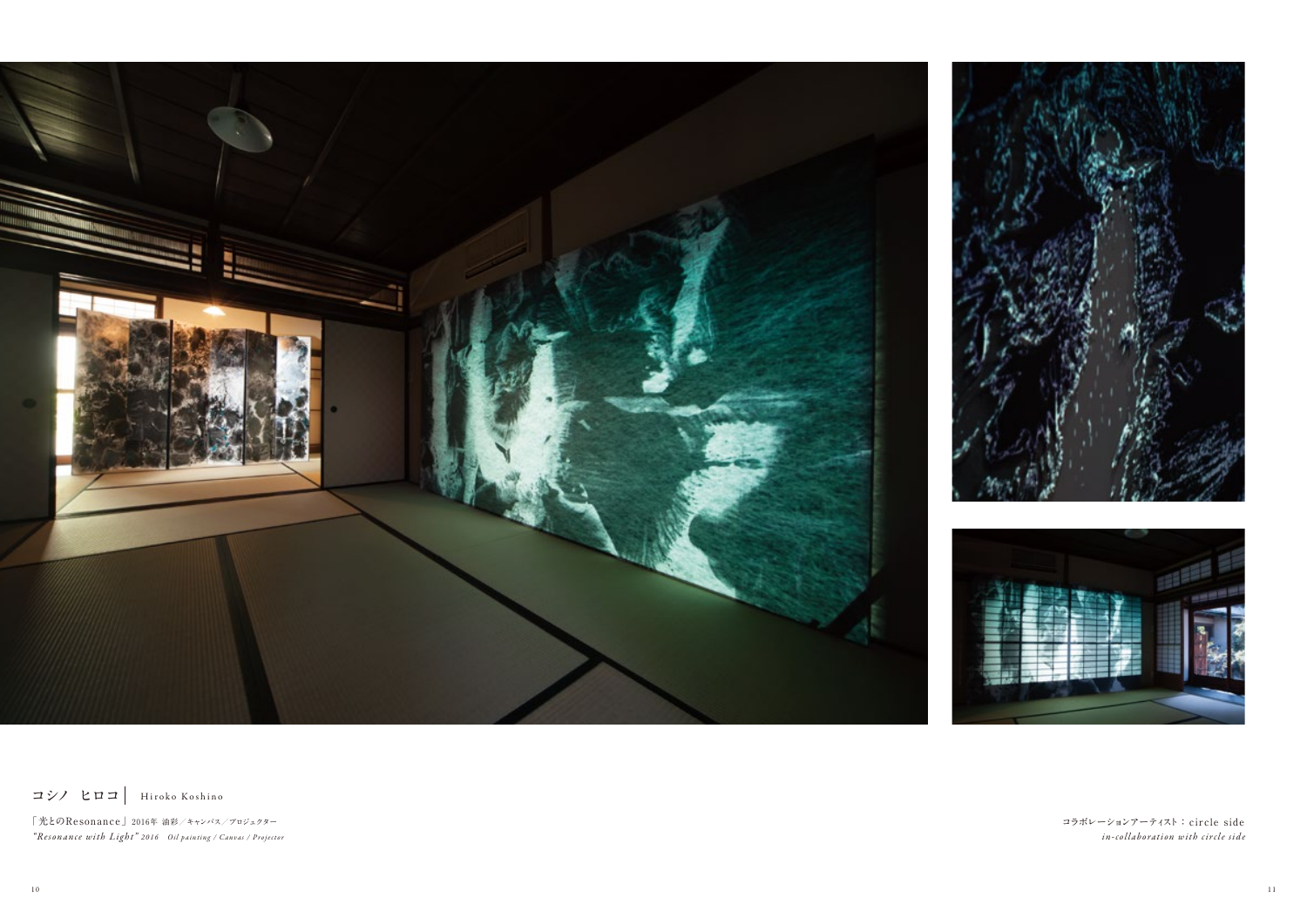**南村 遊** Yuu Minamimura

**「勝手に進化」2016年 石膏/銅** "KATTE NI SHINKA" 2016 Plaster / Copper